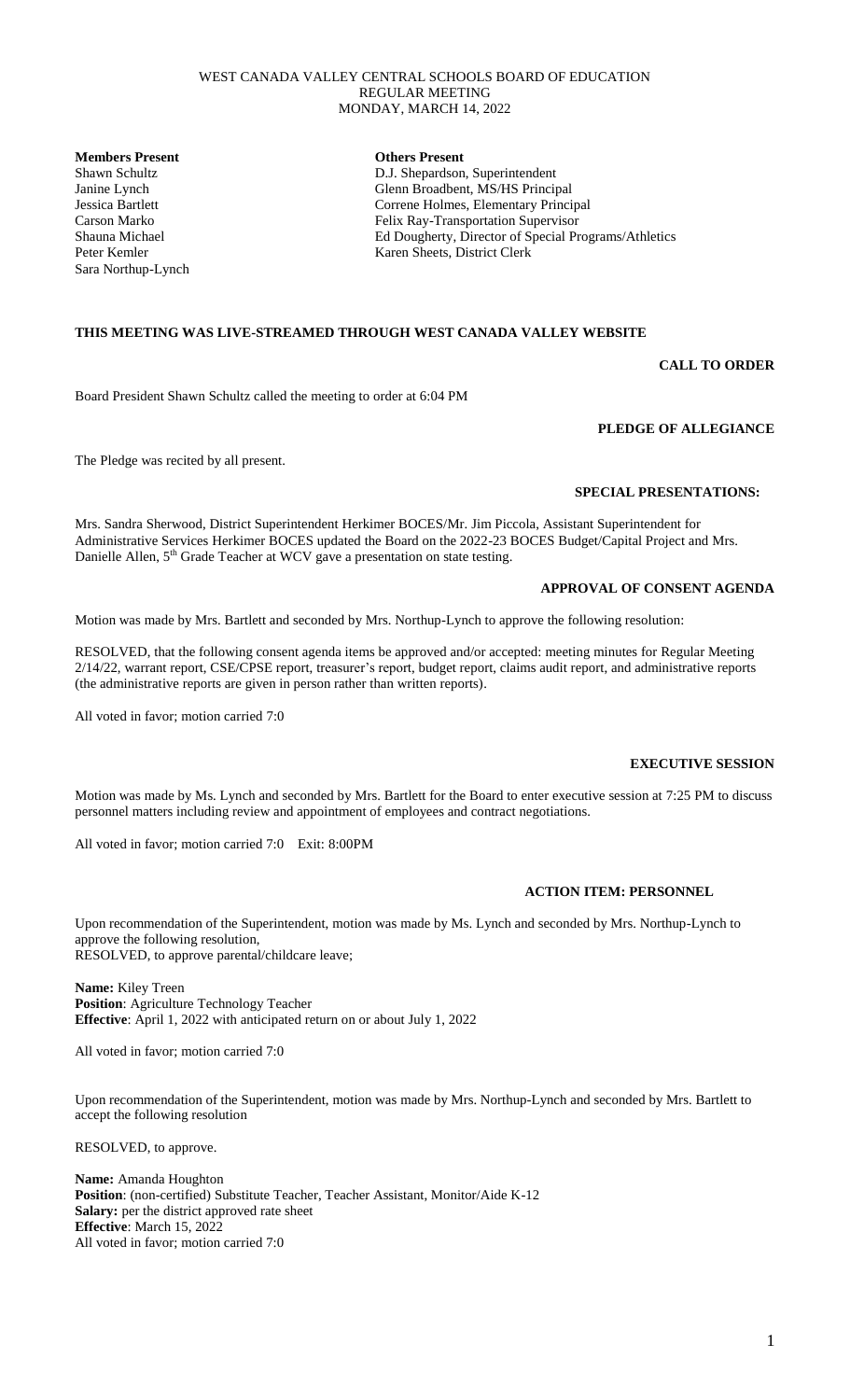Upon recommendation of the Superintendent, motion was made by Mrs. Michael and seconded by Mrs. Bartlett to approve The following resolution;

RESOLVED, to approve **Name:** Patricia Lang **Position**: (certified) Substitute Teacher **Salary:** per the district approved rate sheet **Effective**: September 1, 2022 All voted in favor; motion carried 7:0

Upon recommendation of the Superintendent, motion was made by Ms. Lynch and seconded by Mrs. Northup-Lynch to approve the following resolution; RESOLVED, to appoint

**Name:** Stephanie Finn **Position**: (certified) Substitute Teacher, Teacher Assistant, Monitor/Aide K-12 Salary: per the district approved rate sheet **Effective:** March 15, 2022 All voted in favor; motion carried 7:0

## **ACTION ITEM: EMERGENCY DAYS**

Motion made by Mrs. Northup-Lynch and seconded by Mrs. Bartlett to approve the return of two unused emergency days on April 8, 2022 and May 27, 2022. In the event we use one more day, April 8, 2022 will be a school day. If we use two, May 27, 2022 will be a school day.

All voted in favor; motion carried 7:0

## **ACTION ITEM: BUS PROPOSITION RESOLUTION**

Motion made by Mrs. Bartlett and seconded by Mrs. Northup-Lynch to approve the bus proposition resolution not to exceed the amount of \$438, 492 to be sent to voters for approval in May.

All voted in favor; motion carried 7:0

### **ACTION ITEM: LAND BID**

Motion made by Ms. Lynch and seconded by Mr. Kemler to approve the land bid to Mr. Richard Brelinsky for five years in the amount of \$1,848.00 per year.

All voted in favor; motion carried 7:0

.

## **ACTION ITEM: BUILDING MECHANIC RESOLUTION**

Motion made by Mrs. Northup-Lynch and seconded by Mrs. Bartlett to approve the creation of one competitive Civil Service Title, Building Maintenance Mechanic, for the West Canada Valley Central School District. This approval will be submitted to Herkimer County Civil service for review and final approval.

All voted in favor; motion carried 7:0

## **ACTION ITEM: CUSTODIAN RESOLUTION**

Motion made by Ms. Lynch and seconded by Mrs. Northup-Lynch to approve the creation of three competitive Civil Service Titles, Custodian, for the West Canada Valley Central School District. This approval will be submitted to Herkimer County Civil Service for review and final approval.

All voted in favor; motion carried 7:0

# **ACTION ITEM: LIBRARY INCREASE**

Motion made by Ms. Lynch and seconded by Mrs. Bartlett to approve the request from the Middleville Free Library and the Newport Free Library present to the public following resolution for additional appropriations on the May 2022 ballot.

"Shall the Board of Education of the West Canada Valley Central School District be authorized to levy a tax in the amount of Fifty-seven thousand dollars (\$57,000) for the Newport Free Library, and (\$57,000) for the Middleville Free Library which represents an increase of ten thousand dollars (\$10,000) for each library. The combined total levy is one hundred and fourteen thousand dollars (\$114, 000). This shall be considered an annual appropriation for such libraries until changed by further vote and such tax shall be levied and collected yearly."

All voted in favor; motion carried 7:0

# **DISCUSSION ITEM: BUDGET WORKSHOP IV**

Mr. Shepardson gave an update to the board on new information received since the prior meeting. Included in the package was the second draft of the budget. All input from this meeting will be included in the final draft that will be presented at the April 4<sup>th</sup> meeting. The Board will discuss any final changes at the April meeting. The goal is to adopt the budget at the April 4<sup>th</sup> meeting. The Public Hearing for the budget vote will be held at 6PM on May 9, 2022. Mr. Shepardson will update the board as new information becomes available.